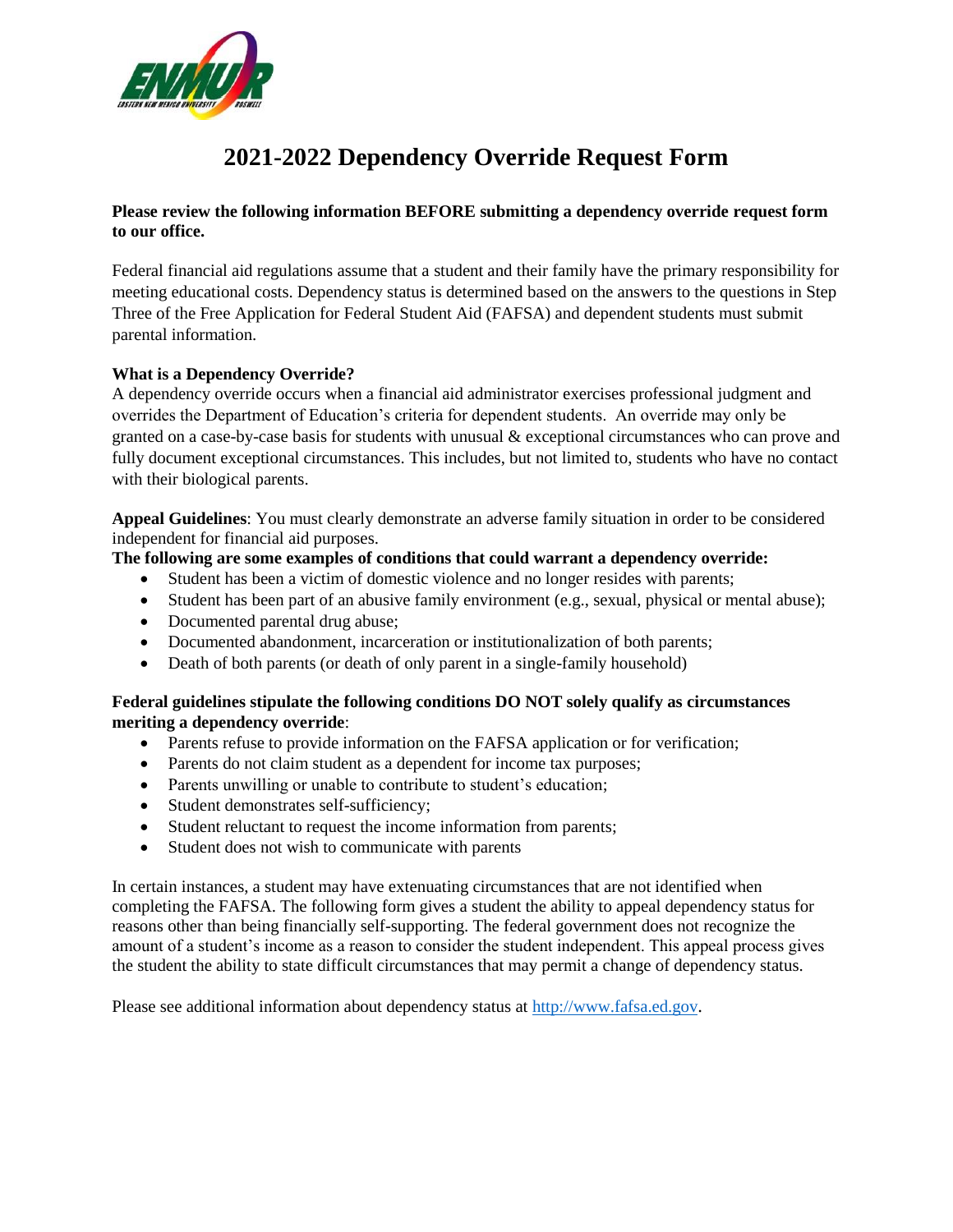

# **2021-2022 Dependency Override Request Form**

| <b>Student Name:</b> |  | <b>Student ID:</b> |
|----------------------|--|--------------------|
|----------------------|--|--------------------|

**Phone** #

You should complete this form if you are considered a dependent student for federal financial aid and believe you have extenuating circumstances which should allow you to be considered an independent student. Return the completed form with the required documentation to the Financial Aid Office. *We understand the sensitive nature of these circumstances; all documentation received by our office will be kept confidential.* 

**Section A** - In order to be considered for a Dependency Override, you must complete this form and provide the following documentation:

- Complete the 2021-2022 Free Application for Federal Student Aid (FAFSA) online at [www.fafsa.ed.gov](http://www.fafsa.ed.gov/) **prior** to completing and submitting the Dependency Override Request Form.
	- o Please be advised If the FAFSA has been selected for verification, all required documentation must be submitted prior to review of the request.
- Type a personal letter requesting consideration for independent status which outlines your extenuating circumstance. Your signed and dated letter must include:
	- o Why you cannot provide parental financial information on the 2021-2022 FAFSA
	- o The whereabouts of your biological/legal mother and father and their current living arrangements. Please include any contact you have had with either and the frequency of contact.
	- o Your living arrangements over the past year. (2020 to current)
		- With whom did you reside?
		- Who has provided financial support for you during the past year?
- Third party documentation is required. Two signed letters from other people, who have first-hand knowledge of your situation and can attest that you do not have any contact with or receive support from your parent(s). Examples: lawyer, minister, high school official, teacher.

## *Letters from friends and family members are not acceptable.*

- o Include documentation you feel will support your appeal for independent status; examples include:
	- court orders of permanent status

\_\_\_\_\_\_\_\_\_\_\_\_\_\_\_\_\_\_\_\_\_\_\_\_\_\_\_\_\_\_\_\_\_\_\_\_\_\_\_\_\_\_\_\_\_\_\_\_\_\_\_\_

- death certificates
- verification of incarceration
- police reports
- If you filed taxes and did not use the IRS Data Retrieval Tool to complete the FAFSA income section, then you must submit a copy of your 2019 and 2020 Federal Income Tax Return Transcripts. Tax Transcripts can be requested online at [www.irs.gov.](http://www.irs.gov/)
- Copies of all 2019 and/or 2020 W-2 forms
- Copy of student's most recent year-to-date pay stub
- Copy of current lease and all bills in your name (student) that you pay (Complete Section B)
- Did anyone claim you on their 2019 and/or 2020 Federal Income Tax return? If so, please state who and their relationship to you: